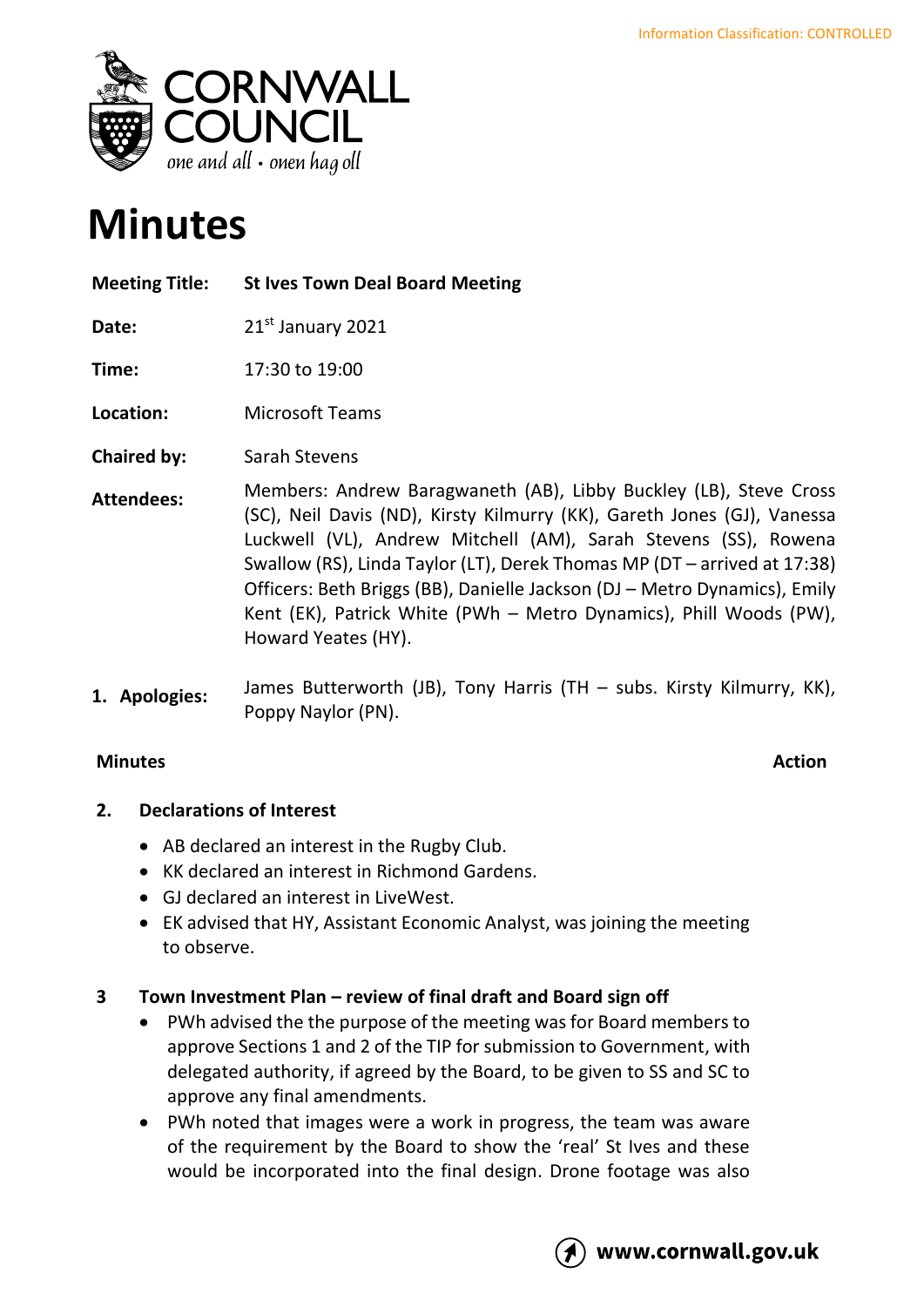being sourced, on which the projects would be overlaid to show their locations.

- PWh noted that the significant change compared to the last review of the TIP was the way the projects had been clustered together and described to ensure that the strategic direction of the TIP was as clear as possible.
- PWh guided Members through the document, addressing questions and comments, with the latest version being shared on screen.
- PWh requested that minor drafting comments be sent through to him following the meeting.
- It was agreed that DT would provide wording for the introduction.
- The rounding of figures in Section 1 was discussed, with PWh advising that detailed figures were provided in Section 2 and the level of detail in Section 1 was indicative.
- The use of colloquial phrasing was discussed, with PWh noting amendments given consideration of the audience of the document.
- Housing AM noted that this element was dependant on public consultation and planning permissions. He also requested that Metro Dynamics seek further confirmation from the applicant for the Trenwith Lane site. PWh confirmed that projects would not be included if the applicant had not responded satisfactorily.
- PWh also confirmed that the planning requirements were specifically laid out in the appendix.
- The dark areas on the map were queried, PWh and DJ to pick up with design team.
- Scoring some Members queried the level of detail included. PWh advised that this was stipulated in the guidelines, but they would revisit the wording of concern and review.
- The detail of the Transport project was discussed with Board members wanting to ensure that the ultimate aim of the wider projects was captured, with the Towns Fund project highlighted as the first step in a larger transformational project.
- The delegated fund was discussed, with PWh noting the link to Covid recovery.
- It was noted that, due to the restructuring of projects, some smaller projects (Richmond Gardens and St John and St Ia) were now being recommended for the delegated fund rather than being projects listed in the TIP in their own right.
- It was noted Richmond Gardens was, although a small project, key in terms of location and need for development and SS therefore requested that this project was specifically highlighted as a suitable recipient for the delegated fund.